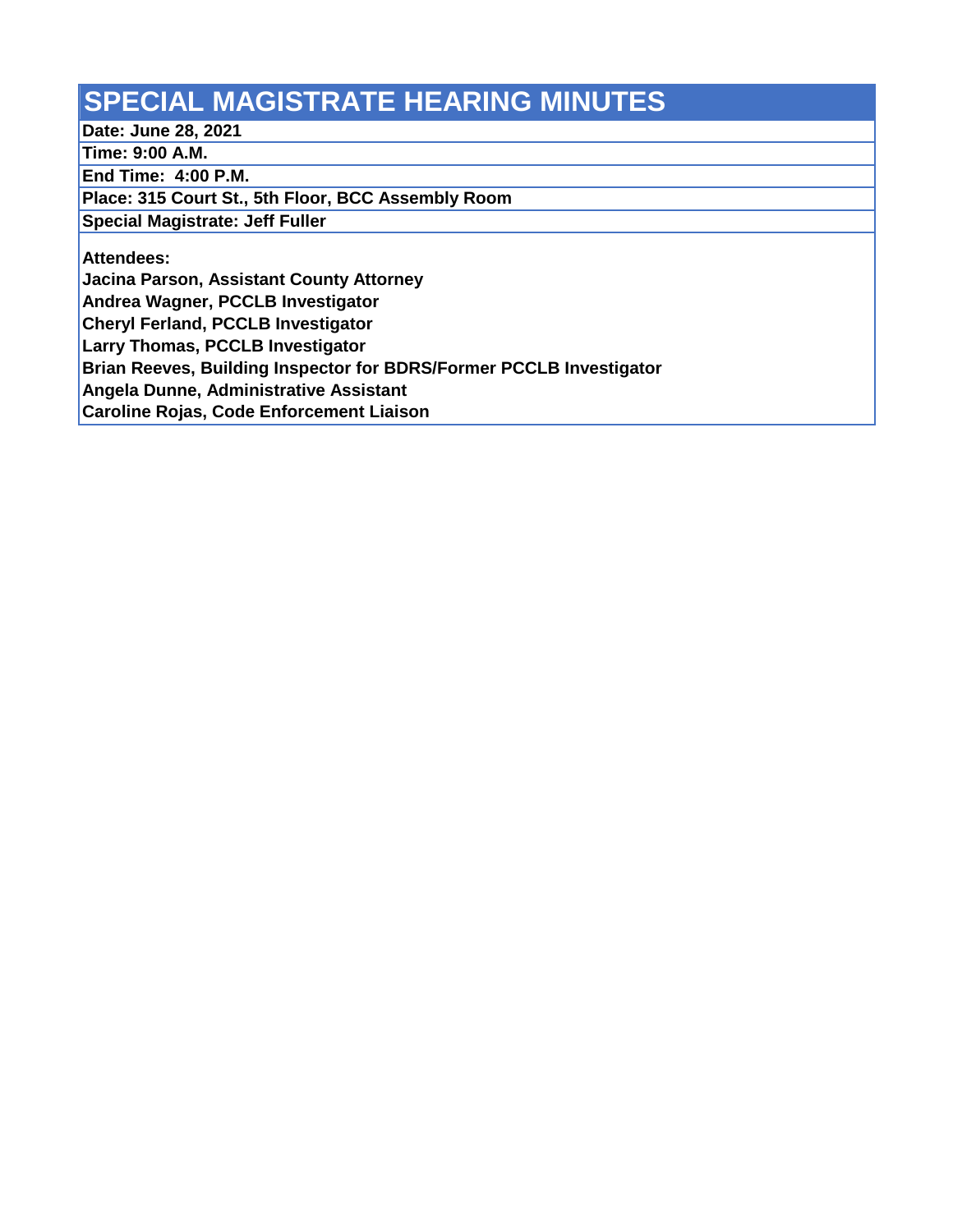| <b>Contested</b><br>Case # | <b>Presented</b><br>by | PCCLB vs.                | <b>Attorney</b> | <b>Witness(es)</b> | <b>Verdict</b>   | <b>Fine</b> |
|----------------------------|------------------------|--------------------------|-----------------|--------------------|------------------|-------------|
| C21-1017                   | CAF                    | CHRISTOPHER CUNNINGHAM   |                 |                    | <b>GUILTY</b>    | \$526.70    |
| C21-1018                   | CAF                    | CHRISTOPHER CUNNINGHAM   |                 |                    | <b>GUILTY</b>    | \$1,026.70  |
| C21-1019                   | CAF                    | CHRISTOPHER CUNNINGHAM   |                 |                    | <b>GUILTY</b>    | \$2,026.70  |
| C21-301                    | LT.                    | CATHERINE REHBERG        |                 |                    | <b>DISMISSED</b> |             |
| C21-302                    | LT.                    | CATHERINE REHBERG        |                 |                    | <b>DISMISSED</b> |             |
| C21-303                    | LT.                    | <b>CATHERINE REHBERG</b> |                 |                    | <b>DISMISSED</b> |             |
| C21-2007                   | LT.                    | <b>LAUREEN CONNORS</b>   |                 |                    | <b>GUILTY</b>    | \$553.85    |
| 20-1372                    | <b>BR</b>              | DALE LEE                 |                 |                    | <b>GUILTY</b>    | \$2,026.25  |
| 20-1373                    | <b>BR</b>              | DALE LEE                 |                 |                    | <b>DISMISSED</b> |             |
| 20-1374                    | <b>BR</b>              | DALE LEE                 |                 |                    | <b>GUILTY</b>    | \$2,026.25  |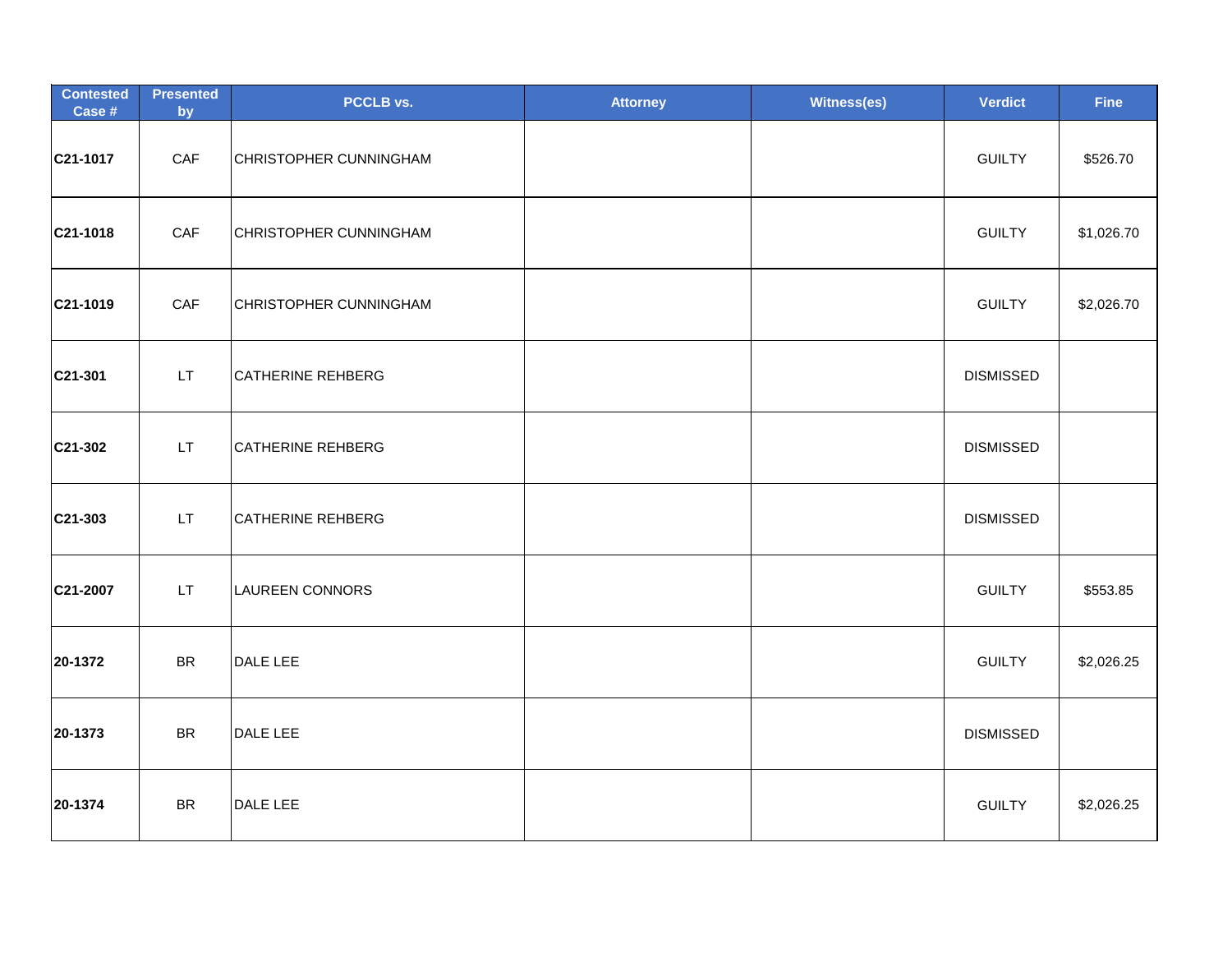| 20-1375     | <b>BR</b> | DALE LEE        |                                   | <b>DISMISSED</b>                 |            |
|-------------|-----------|-----------------|-----------------------------------|----------------------------------|------------|
| 20-1376     | <b>BR</b> | DALE LEE        |                                   | <b>GUILTY</b>                    | \$2,026.25 |
| 20-1377     | <b>BR</b> | DALE LEE        |                                   | <b>DISMISSED</b>                 |            |
| C20-881     | BR        | MICHAEL BERGOLD | ATTY: JOHN F. MCGUIRE, ESQ        | <b>MOTION FOR</b><br>CONTINUANCE |            |
| C20-882     | <b>BR</b> | MICHAEL BERGOLD | ATTY: JOHN F. MCGUIRE, ESQ        | <b>MOTION FOR</b><br>CONTINUANCE |            |
| C20-883     | <b>BR</b> | MICHAEL BERGOLD | ATTY: JOHN F. MCGUIRE, ESQ        | <b>MOTION FOR</b><br>CONTINUANCE |            |
| C20-910     | <b>BR</b> | MICHAEL BERGOLD | ATTY: JOHN F. MCGUIRE, ESQ        | <b>MOTION FOR</b><br>CONTINUANCE |            |
| C20-911     | <b>BR</b> | MICHAEL BERGOLD | ATTY: JOHN F. MCGUIRE, ESQ        | <b>MOTION FOR</b><br>CONTINUANCE |            |
| C20-912     | <b>BR</b> | MICHAEL BERGOLD | ATTY: JOHN F. MCGUIRE, ESQ        | <b>MOTION FOR</b><br>CONTINUANCE |            |
| $ C20-913 $ | <b>BR</b> | MICHAEL BERGOLD | <b>ATTY: JOHN F. MCGUIRE, ESQ</b> | <b>MOTION FOR</b><br>CONTINUANCE |            |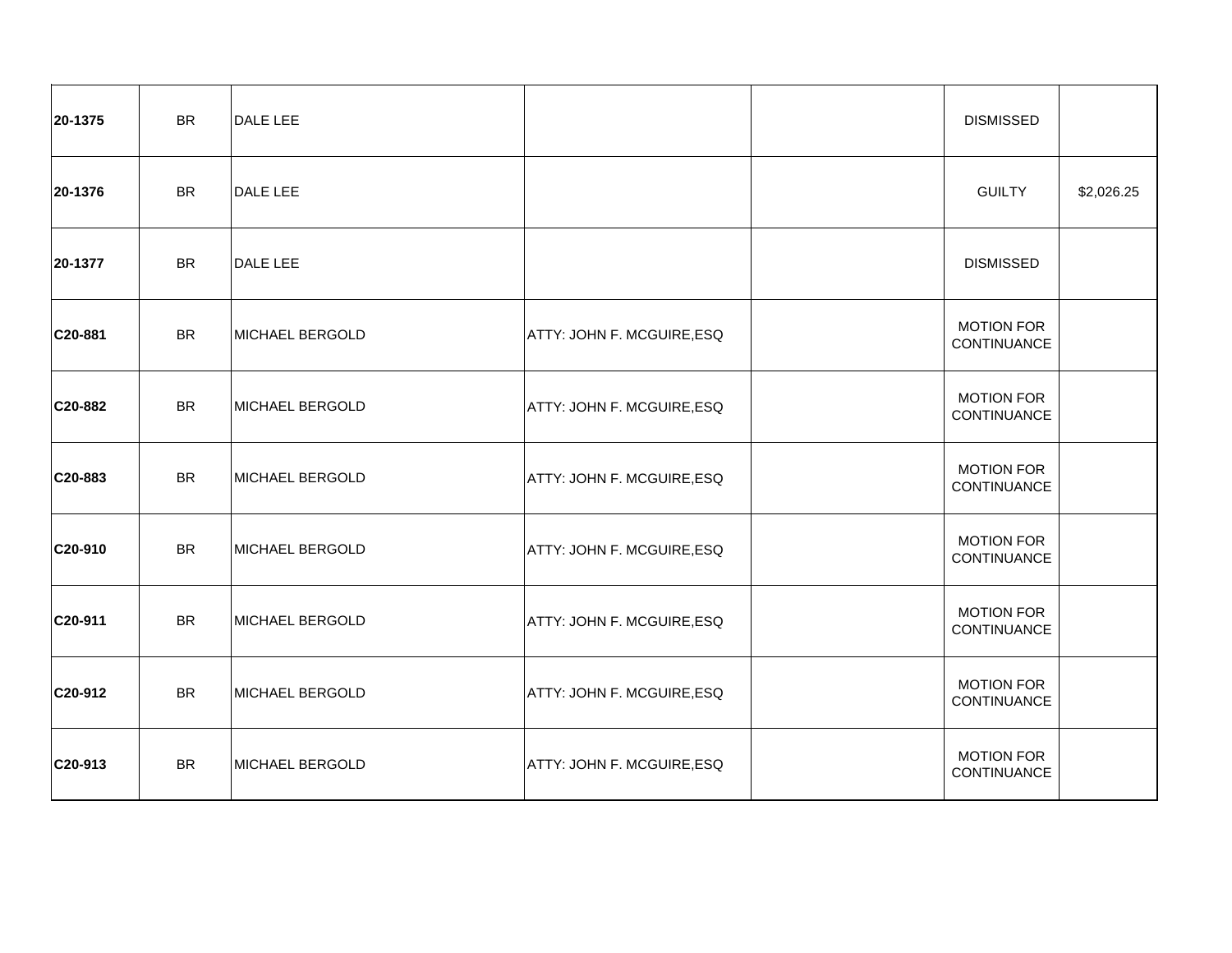| C20-914   | <b>BR</b> | MICHAEL BERGOLD           | ATTY: JOHN F. MCGUIRE, ESQ | <b>MOTION FOR</b><br>CONTINUANCE |            |
|-----------|-----------|---------------------------|----------------------------|----------------------------------|------------|
| C20-915   | <b>BR</b> | MICHAEL BERGOLD           | ATTY: JOHN F. MCGUIRE, ESQ | <b>MOTION FOR</b><br>CONTINUANCE |            |
| C20-916   | <b>BR</b> | MICHAEL BERGOLD           | ATTY: JOHN F. MCGUIRE, ESQ | <b>MOTION FOR</b><br>CONTINUANCE |            |
| C21-370   | AW        | <b>TIMOTHY TOCYLOWSKI</b> |                            | <b>GUILTY</b>                    | \$528.80   |
| C21-255   | AW        | <b>BENJAMIN BONDS</b>     |                            | <b>DISMISSED</b>                 |            |
| C21-360   | AW        | <b>RODERICK ALLWOOD</b>   |                            | <b>GUILTY</b>                    | \$514.05   |
| C21-361   | AW        | <b>RODERICK ALLWOOD</b>   |                            | <b>GUILTY</b>                    | \$514.05   |
| C21-362   | AW        | <b>RODERICK ALLWOOD</b>   |                            | <b>GUILTY</b>                    | \$514.05   |
| C21-316   | AW        | <b>BRANDON KILLIUS</b>    |                            | <b>GUILTY</b>                    | \$536.45   |
| $C21-339$ | AW        | <b>ANDREA SMITH</b>       |                            | <b>GUILTY</b>                    | \$2,000.00 |